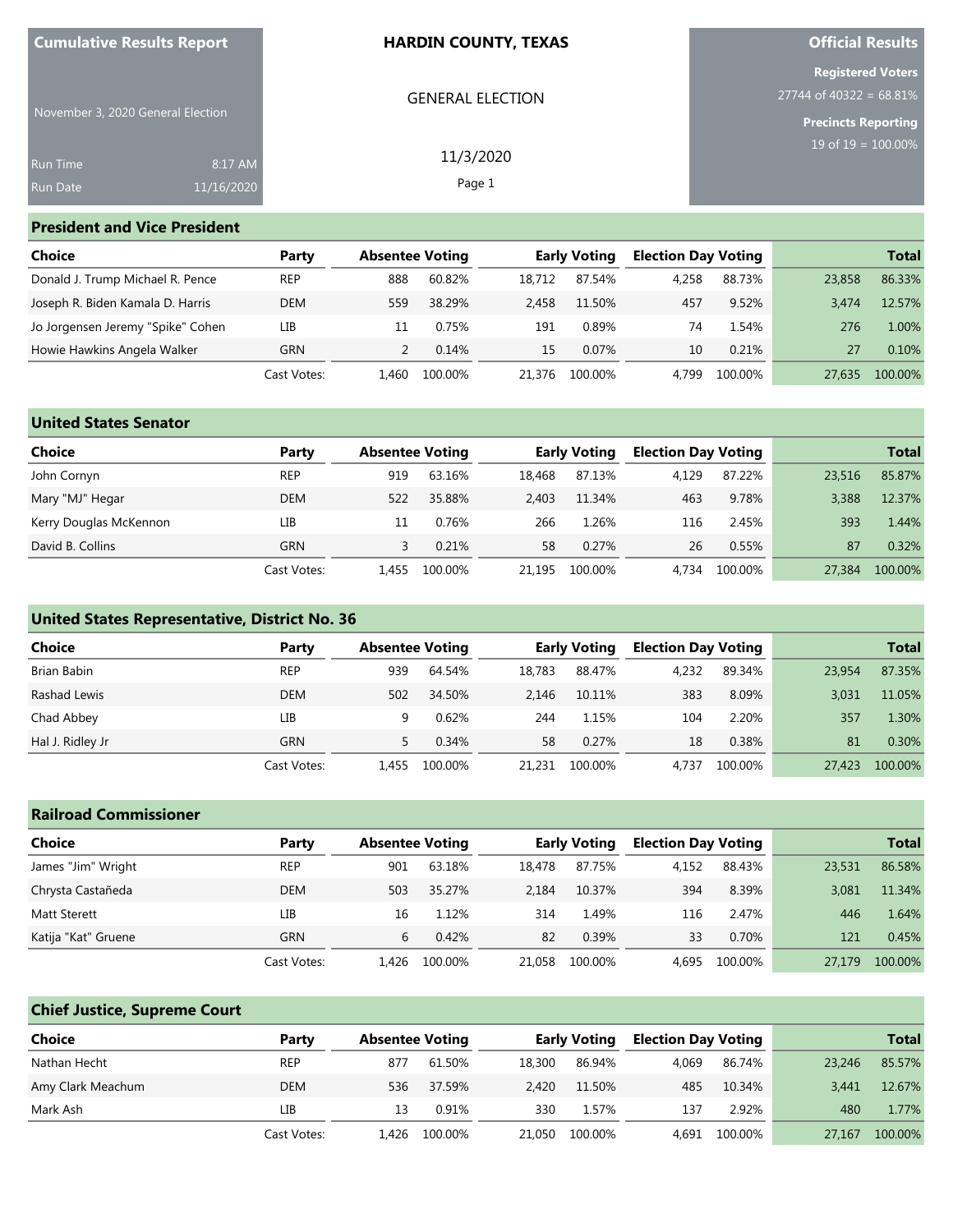| <b>Cumulative Results Report</b>   |                       | <b>HARDIN COUNTY, TEXAS</b> | <b>Official Results</b>                                                             |  |  |
|------------------------------------|-----------------------|-----------------------------|-------------------------------------------------------------------------------------|--|--|
| November 3, 2020 General Election  |                       | <b>GENERAL ELECTION</b>     | <b>Registered Voters</b><br>$27744$ of 40322 = 68.81%<br><b>Precincts Reporting</b> |  |  |
| <b>Run Time</b><br><b>Run Date</b> | 8:17 AM<br>11/16/2020 | 11/3/2020<br>Page 2         | $19 \text{ of } 19 = 100.00\%$                                                      |  |  |

**Official Results**

### **Justice, Supreme Court, Place No. 6 Unexpired Term**

| Choice      | Party       | <b>Absentee Voting</b> |         |        | <b>Early Voting</b> | Election Day Voting |         |        | <b>Total</b> |
|-------------|-------------|------------------------|---------|--------|---------------------|---------------------|---------|--------|--------------|
| Jane Bland  | <b>REP</b>  | 891                    | 62.88%  | 18,621 | 88.84%              | 4.204               | 90.14%  | 23,716 | 87.70%       |
| Kathy Cheng | DEM         | 526                    | 37.12%  | 2.340  | 11.16%              | 460                 | 9.86%   | 3.326  | 12.30%       |
|             | Cast Votes: | 1.417                  | 100.00% |        | 20,961 100.00%      | 4.664               | 100.00% | 27,042 | 100.00%      |

### **Justice, Supreme Court, Place No. 7**

**Cumulative Results Report**

| Choice                    | Party       | <b>Absentee Voting</b> |         | <b>Early Voting</b> |         | <b>Election Day Voting</b> |         |        | <b>Total</b> |
|---------------------------|-------------|------------------------|---------|---------------------|---------|----------------------------|---------|--------|--------------|
| Jeff Boyd                 | <b>REP</b>  | 886                    | 62.09%  | 18,365              | 87.37%  | 4.102                      | 87.54%  | 23,353 | 86.07%       |
| Staci Williams            | DEM         | 526                    | 36.86%  | 2.334               | 11.10%  | 468                        | 9.99%   | 3,328  | 12.27%       |
| William Bryan Strange III | LIB         | 15                     | 1.05%   | 320                 | 1.52%   | 116                        | 2.48%   | 451    | 1.66%        |
|                           | Cast Votes: | L.427                  | 100.00% | 21.019              | 100.00% | 4.686                      | 100.00% | 27.132 | 100.00%      |

### **Justice, Supreme Court, Place No. 8**

| <b>Choice</b>    | Party       | <b>Absentee Voting</b> |         | <b>Early Voting</b> |         | <b>Election Day Voting</b> |         | <b>Total</b> |         |
|------------------|-------------|------------------------|---------|---------------------|---------|----------------------------|---------|--------------|---------|
| Brett Busby      | <b>REP</b>  | 894                    | 62.74%  | 18.359              | 87.39%  | 4.101                      | 87.65%  | 23,354       | 86.14%  |
| Gisela D. Triana | <b>DEM</b>  | 506                    | 35.51%  | 2.261               | 10.76%  | 428                        | 9.15%   | 3.195        | 11.78%  |
| Tom Oxford       | LІВ         | 25                     | 1.75%   | 389                 | 1.85%   | 150                        | 3.21%   | 564          | 2.08%   |
|                  | Cast Votes: | 1.425                  | 100.00% | 21,009              | 100.00% | 4.679                      | 100.00% | 27,113       | 100.00% |

### **Judge, Court of Criminal Appeals, Place No. 3**

| Choice                  | Party       | <b>Absentee Voting</b> |               | Election Day Voting<br>Early Voting |                |       |         | <b>Total</b> |         |
|-------------------------|-------------|------------------------|---------------|-------------------------------------|----------------|-------|---------|--------------|---------|
| Bert Richardson         | <b>REP</b>  | 893                    | 62.62%        | 18,559                              | 88.44%         | 4.172 | 89.53%  | 23.624       | 87.26%  |
| Elizabeth Davis Frizell | DEM         | 533                    | 37.38%        | 2.427                               | 11.56%         | 488   | 10.47%  | 3.448        | 12.74%  |
|                         | Cast Votes: |                        | 1.426 100.00% |                                     | 20,986 100.00% | 4.660 | 100.00% | 27,072       | 100.00% |

### **Judge, Court of Criminal Appeals, Place No. 4**

| Choice              | Party       | <b>Absentee Voting</b> |               |        |                |       | <b>Early Voting</b> |        | Election Day Voting | Total |  |
|---------------------|-------------|------------------------|---------------|--------|----------------|-------|---------------------|--------|---------------------|-------|--|
| Kevin Patrick Yeary | <b>REP</b>  | 889                    | 62.69%        | 18,600 | 88.73%         | 4.180 | 89.78%              | 23,669 | 87.54%              |       |  |
| Tina Clinton        | DEM         | 529                    | 37.31%        |        | 2.363 11.27%   | 476   | 10.22%              | 3.368  | 12.46%              |       |  |
|                     | Cast Votes: |                        | 1.418 100.00% |        | 20.963 100.00% |       | 4.656 100.00%       | 27,037 | 100.00%             |       |  |

### **Judge, Court of Criminal Appeals, Place No. 9**

| Choice             | Party       | <b>Absentee Voting</b> |         |        | <b>Early Voting</b> |       | <b>Election Day Voting</b> |        | <b>Total</b> |
|--------------------|-------------|------------------------|---------|--------|---------------------|-------|----------------------------|--------|--------------|
| David Newell       | <b>REP</b>  | 896                    | 63.23%  | 18,633 | 88.80%              | 4.196 | 89.85%                     | 23.725 | 87.65%       |
| Brandon Birmingham | DEM         | 521                    | 36.77%  | 2.349  | 11.20%              | 474   | 10.15%                     | 3.344  | 12.35%       |
|                    | Cast Votes: | 1.417                  | 100.00% |        | 20,982 100.00%      | 4,670 | 100.00%                    | 27,069 | 100.00%      |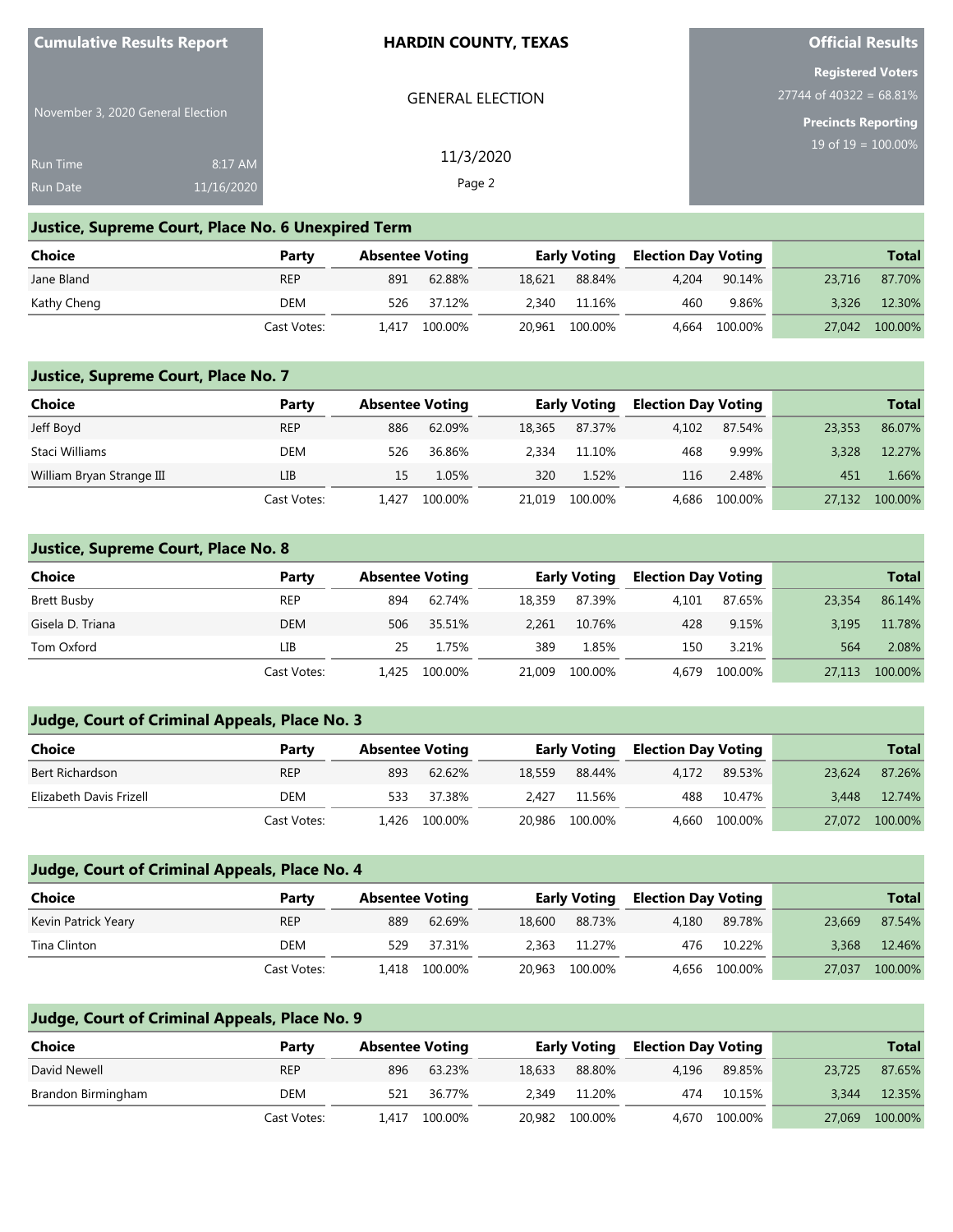| <b>Cumulative Results Report</b>  | <b>HARDIN COUNTY, TEXAS</b> | <b>Official Results</b>                               |  |  |
|-----------------------------------|-----------------------------|-------------------------------------------------------|--|--|
|                                   | <b>GENERAL ELECTION</b>     | <b>Registered Voters</b><br>$27744$ of 40322 = 68.81% |  |  |
| November 3, 2020 General Election |                             | Precincts Reporting                                   |  |  |
| 8:17 AM<br><b>Run Time</b>        | 11/3/2020                   | $19$ of $19 = 100.00\%$                               |  |  |
| <b>Run Date</b><br>11/16/2020     | Page 3                      |                                                       |  |  |

## **State Representative, District No. 19**

| Choice      | Party       | Absentee Voting |               | <b>Early Voting Election Day Voting</b> |  |               | <b>Total</b> |                |
|-------------|-------------|-----------------|---------------|-----------------------------------------|--|---------------|--------------|----------------|
| James White | <b>REP</b>  |                 | 1.091 100.00% | 19.270 100.00%                          |  | 4.280 100.00% |              | 24.641 100.00% |
|             | Cast Votes: |                 | 1,091 100.00% | 19.270 100.00%                          |  | 4.280 100.00% |              | 24,641 100.00% |

|               | <b>Chief Justice, 9th Court of Appeals District</b> |                        |               |  |                |                                         |               |  |                |  |  |
|---------------|-----------------------------------------------------|------------------------|---------------|--|----------------|-----------------------------------------|---------------|--|----------------|--|--|
| Choice        | Party                                               | <b>Absentee Voting</b> |               |  |                | <b>Early Voting Election Day Voting</b> |               |  | <b>Total</b>   |  |  |
| Scott Golemon | <b>REP</b>                                          |                        | 1.019 100.00% |  | 18.557 100.00% |                                         | 4.110 100.00% |  | 23,686 100.00% |  |  |
|               | Cast Votes:                                         |                        | 1.019 100.00% |  | 18,557 100.00% |                                         | 4.110 100.00% |  | 23,686 100.00% |  |  |

| District Judge, 88th Judicial District |             |                        |               |        |         |                                         |               |        |                |  |
|----------------------------------------|-------------|------------------------|---------------|--------|---------|-----------------------------------------|---------------|--------|----------------|--|
| Choice                                 | Party       | <b>Absentee Voting</b> |               |        |         | <b>Early Voting Election Day Voting</b> |               |        | <b>Total</b>   |  |
| Earl Stover III                        | <b>REP</b>  |                        | 1.064 100.00% | 18.667 | 100.00% |                                         | 4.156 100.00% | 23,887 | 100.00%        |  |
|                                        | Cast Votes: |                        | 1.064 100.00% | 18.667 | 100.00% |                                         | 4.156 100.00% |        | 23,887 100.00% |  |

# **District Judge, 356th Judicial District**

| <b>Choice</b> | Party       | Absentee Voting |               |  |                | <b>Early Voting Election Day Voting</b> |               | <b>Total</b> |                |
|---------------|-------------|-----------------|---------------|--|----------------|-----------------------------------------|---------------|--------------|----------------|
| Steve Thomas  | <b>REP</b>  |                 | 1.033 100.00% |  | 18.597 100.00% |                                         | 4.128 100.00% |              | 23.758 100.00% |
|               | Cast Votes: |                 | 1.033 100.00% |  | 18.597 100.00% |                                         | 4.128 100.00% |              | 23,758 100.00% |

|                   | <b>District Attorney, 88th Judicial District</b> |                        |               |  |                |                                         |               |        |                |  |  |
|-------------------|--------------------------------------------------|------------------------|---------------|--|----------------|-----------------------------------------|---------------|--------|----------------|--|--|
| Choice            | Party                                            | <b>Absentee Voting</b> |               |  |                | <b>Early Voting Election Day Voting</b> |               |        | <b>Total</b>   |  |  |
| Rebecca R. Walton | <b>REP</b>                                       |                        | 1.039 100.00% |  | 18.547 100.00% |                                         | 4.123 100.00% | 23,709 | 100.00%        |  |  |
|                   | Cast Votes:                                      |                        | 1,039 100.00% |  | 18,547 100.00% |                                         | 4.123 100.00% |        | 23,709 100.00% |  |  |

| <b>County Attorney</b> |             |                        |               |                |                     |               |        |              |
|------------------------|-------------|------------------------|---------------|----------------|---------------------|---------------|--------|--------------|
| Choice                 | Party       | <b>Absentee Voting</b> |               | Early Voting   | Election Day Voting |               |        | <b>Total</b> |
| Matthew Minick         | <b>REP</b>  |                        | 1.023 100.00% | 18.451 100.00% |                     | 4.098 100.00% | 23,572 | 100.00%      |
|                        | Cast Votes: |                        | 1.023 100.00% | 18.451 100.00% |                     | 4.098 100.00% | 23,572 | 100.00%      |

| <b>Sheriff</b> |             |                        |  |                |                            |               |                |
|----------------|-------------|------------------------|--|----------------|----------------------------|---------------|----------------|
| Choice         | Party       | <b>Absentee Voting</b> |  | Early Voting   | <b>Election Day Voting</b> |               | <b>Total</b>   |
| Mark L. Davis  | <b>REP</b>  | 1.082 100.00%          |  | 18,648 100.00% |                            | 4.144 100.00% | 23,874 100.00% |
|                | Cast Votes: | 1.082 100.00%          |  | 18,648 100.00% |                            | 4.144 100.00% | 23,874 100.00% |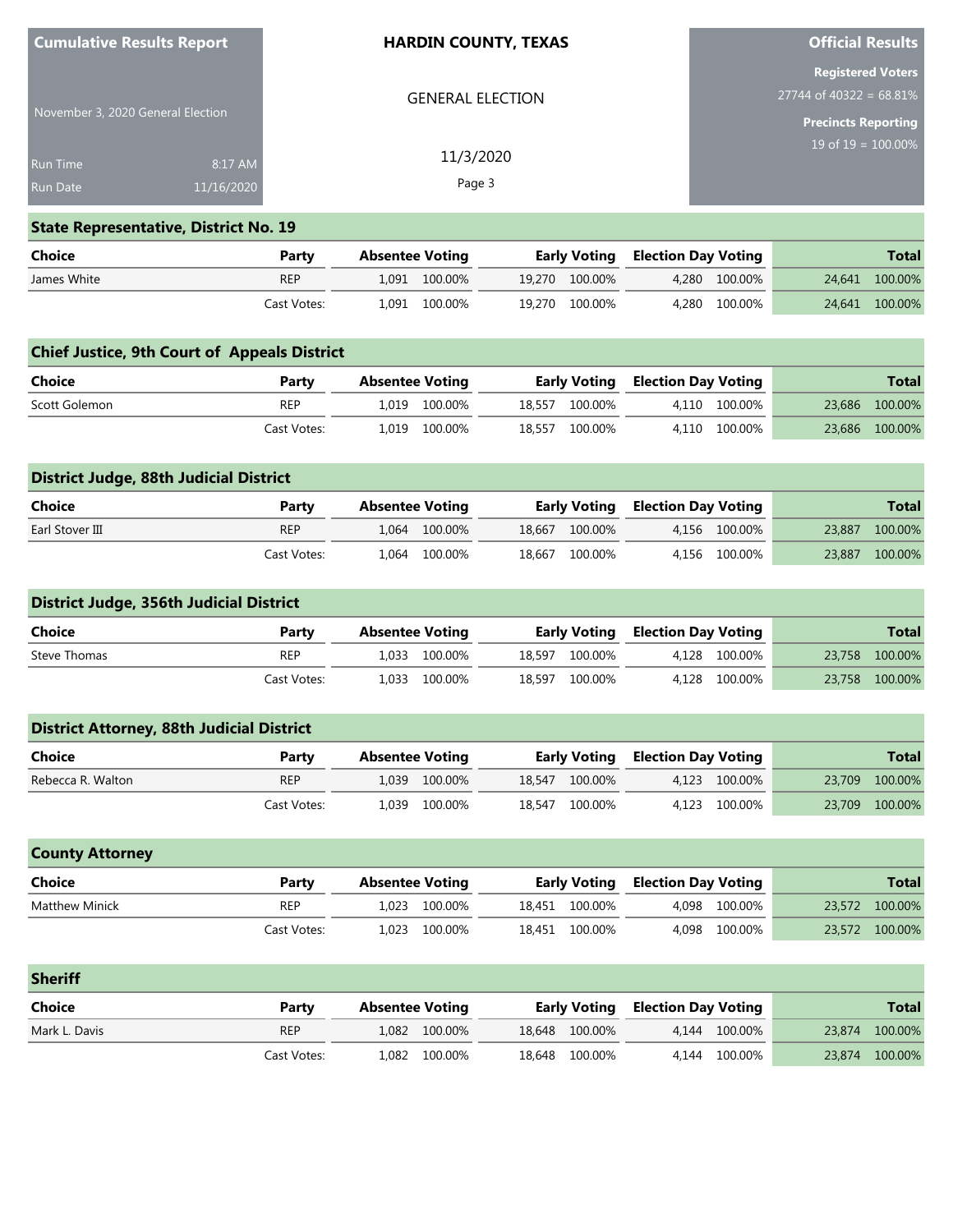| <b>Cumulative Results Report</b>  |            | <b>HARDIN COUNTY, TEXAS</b> | <b>Official Results</b>                               |
|-----------------------------------|------------|-----------------------------|-------------------------------------------------------|
|                                   |            | <b>GENERAL ELECTION</b>     | <b>Registered Voters</b><br>$27744$ of 40322 = 68.81% |
| November 3, 2020 General Election |            |                             | <b>Precincts Reporting</b>                            |
| <b>Run Time</b>                   | 8:17 AM    | 11/3/2020                   | $19$ of $19 = 100.00\%$                               |
| <b>Run Date</b>                   | 11/16/2020 | Page 4                      |                                                       |

# **County Tax Assessor-Collector**

| <b>Choice</b><br>Party |             | Absentee Voting |               | <b>Early Voting Election Day Voting</b> |  |               | <b>Total</b> |                |  |
|------------------------|-------------|-----------------|---------------|-----------------------------------------|--|---------------|--------------|----------------|--|
| Shirley McIntyre Cook  | REP         |                 | 1.115 100.00% | 18.763 100.00%                          |  | 4.184 100.00% |              | 24,062 100.00% |  |
|                        | Cast Votes: |                 | 1.115 100.00% | 18,763 100.00%                          |  | 4.184 100.00% |              | 24,062 100.00% |  |

|                          | <b>County Commissioner, Precinct No. 1</b> |                        |             |  |               |                                         |             |  |               |  |  |
|--------------------------|--------------------------------------------|------------------------|-------------|--|---------------|-----------------------------------------|-------------|--|---------------|--|--|
| Choice                   | Party                                      | <b>Absentee Voting</b> |             |  |               | <b>Early Voting Election Day Voting</b> |             |  | <b>Total</b>  |  |  |
| L.W. (Nubbin) Cooper, Jr | <b>REP</b>                                 |                        | 218 100.00% |  | 4.400 100.00% |                                         | 764 100.00% |  | 5,382 100.00% |  |  |
|                          | Cast Votes:                                |                        | 218 100.00% |  | 4.400 100.00% |                                         | 764 100.00% |  | 5,382 100.00% |  |  |

|              | <b>County Commissioner, Precinct No. 3</b> |                        |         |       |                     |                            |         |       |              |  |  |
|--------------|--------------------------------------------|------------------------|---------|-------|---------------------|----------------------------|---------|-------|--------------|--|--|
| Choice       | Party                                      | <b>Absentee Voting</b> |         |       | <b>Early Voting</b> | <b>Election Day Voting</b> |         |       | <b>Total</b> |  |  |
| Amanda Young | <b>REP</b>                                 | 180                    | 65.45%  | 4.086 | 89.25%              | 1.514                      | 91.54%  | 5.780 | 88.83%       |  |  |
| Donald Owens | <b>DEM</b>                                 | 95                     | 34.55%  | 492   | 10.75%              | 140                        | 8.46%   | 727   | 11.17%       |  |  |
|              | Cast Votes:                                | 275                    | 100.00% |       | 4,578 100.00%       | 1.654                      | 100.00% | 6,507 | 100.00%      |  |  |

| <b>Constable, Precinct No. 1</b> |             |                        |             |               |                                         |             |       |              |
|----------------------------------|-------------|------------------------|-------------|---------------|-----------------------------------------|-------------|-------|--------------|
| <b>Choice</b>                    | Party       | <b>Absentee Voting</b> |             |               | <b>Early Voting Election Day Voting</b> |             |       | <b>Total</b> |
| Kenny Davenport                  | <b>REP</b>  |                        | 130 100.00% | 1.834 100.00% |                                         | 322 100.00% | 2.286 | 100.00%      |
|                                  | Cast Votes: |                        | 130 100.00% | 1.834 100.00% |                                         | 322 100.00% | 2.286 | 100.00%      |

| <b>Constable, Precinct No. 2</b> |             |                        |             |               |                                         |             |               |
|----------------------------------|-------------|------------------------|-------------|---------------|-----------------------------------------|-------------|---------------|
| Choice                           | Party       | <b>Absentee Voting</b> |             |               | <b>Early Voting Election Day Voting</b> |             | <b>Total</b>  |
| Ben Hawthorne                    | <b>REP</b>  |                        | 175 100.00% | 2.924 100.00% |                                         | 602 100.00% | 3,701 100.00% |
|                                  | Cast Votes: |                        | 175 100.00% | 2.924 100.00% |                                         | 602 100.00% | 3,701 100.00% |

| <b>Justice of the Peace, Precinct No. 4 Unexpired Term</b> |             |                        |             |  |                                         |  |             |       |               |  |  |
|------------------------------------------------------------|-------------|------------------------|-------------|--|-----------------------------------------|--|-------------|-------|---------------|--|--|
| Choice                                                     | Party       | <b>Absentee Voting</b> |             |  | <b>Early Voting Election Day Voting</b> |  |             |       | <b>Total</b>  |  |  |
| Mark D. Ames                                               | <b>REP</b>  |                        | 100 100.00% |  | 2.425 100.00%                           |  | 510 100.00% | 3.035 | 100.00%       |  |  |
|                                                            | Cast Votes: |                        | 100 100.00% |  | 2.425 100.00%                           |  | 510 100.00% |       | 3,035 100.00% |  |  |

| <b>Constable, Precinct No. 3</b> |             |                        |             |               |                                         |             |               |
|----------------------------------|-------------|------------------------|-------------|---------------|-----------------------------------------|-------------|---------------|
| Choice                           | Party       | <b>Absentee Voting</b> |             |               | <b>Early Voting Election Day Voting</b> |             | <b>Total</b>  |
| Robert "Trey" Brothers           | <b>REP</b>  |                        | 198 100.00% | 4.455 100.00% |                                         | 975 100.00% | 5,628 100.00% |
|                                  | Cast Votes: |                        | 198 100.00% | 4,455 100.00% |                                         | 975 100.00% | 5,628 100.00% |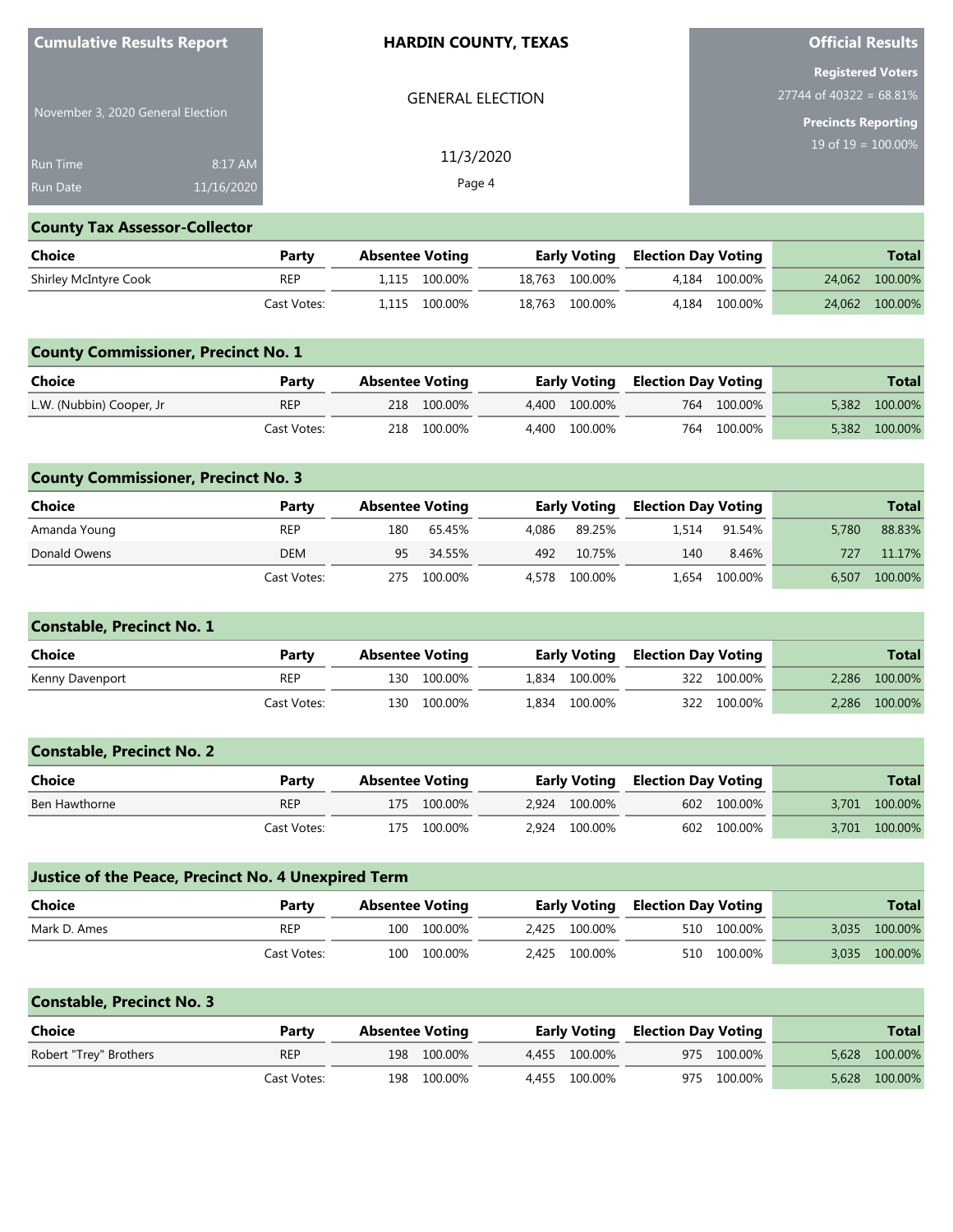| <b>Cumulative Results Report</b>  |            | <b>HARDIN COUNTY, TEXAS</b> | <b>Official Results</b>                               |
|-----------------------------------|------------|-----------------------------|-------------------------------------------------------|
|                                   |            | <b>GENERAL ELECTION</b>     | <b>Registered Voters</b><br>$27744$ of 40322 = 68.81% |
| November 3, 2020 General Election |            |                             | <b>Precincts Reporting</b>                            |
| <b>Run Time</b>                   | 8:17 AM    | 11/3/2020                   | $19$ of $19 = 100.00\%$                               |
| <b>Run Date</b>                   | 11/16/2020 | Page 5                      |                                                       |

# **Constable, Precinct No. 4**

| Choice           | Party       | Absentee Voting |            | <b>Early Voting Election Day Voting</b> |  |             | <b>Total</b>  |
|------------------|-------------|-----------------|------------|-----------------------------------------|--|-------------|---------------|
| Cory D. Jeffcoat | <b>REP</b>  |                 | 92 100.00% | 2.312 100.00%                           |  | 479 100.00% | 2,883 100.00% |
|                  | Cast Votes: |                 | 92 100.00% | 2,312 100.00%                           |  | 479 100.00% | 2,883 100.00% |

| <b>Constable, Precinct No. 5</b> |             |                        |         |               |                                         |               |       |              |
|----------------------------------|-------------|------------------------|---------|---------------|-----------------------------------------|---------------|-------|--------------|
| <b>Choice</b>                    | Party       | <b>Absentee Voting</b> |         |               | <b>Early Voting Election Day Voting</b> |               |       | <b>Total</b> |
| Danny Sullins                    | <b>REP</b>  | 403                    | 100.00% | 6.334 100.00% |                                         | 1,003 100.00% | 7.740 | 100.00%      |
|                                  | Cast Votes: | 403                    | 100.00% | 6.334 100.00% |                                         | 1,003 100.00% | 7.740 | 100.00%      |

| <b>Constable, Precinct No. 6</b> |             |                        |            |             |                                         |             |       |               |
|----------------------------------|-------------|------------------------|------------|-------------|-----------------------------------------|-------------|-------|---------------|
| Choice                           | Party       | <b>Absentee Voting</b> |            |             | <b>Early Voting Election Day Voting</b> |             |       | <b>Total</b>  |
| Ross Jordan                      | <b>REP</b>  |                        | 46 100.00% | 619 100.00% |                                         | 715 100.00% | 1.380 | 100.00%       |
|                                  | Cast Votes: |                        | 46 100.00% | 619 100.00% |                                         | 715 100.00% |       | 1,380 100.00% |

| <b>School Board Position 1 4 Year Term - Vote for none or one</b> |             |                 |  |  |             |                                         |             |       |              |  |  |  |
|-------------------------------------------------------------------|-------------|-----------------|--|--|-------------|-----------------------------------------|-------------|-------|--------------|--|--|--|
| Choice                                                            | Party       | Absentee Voting |  |  |             | <b>Early Voting Election Day Voting</b> |             |       | <b>Total</b> |  |  |  |
| Scotty Hughes                                                     |             | 31 100.00%      |  |  | 509 100.00% |                                         | 621 100.00% | 1.161 | 100.00%      |  |  |  |
|                                                                   | Cast Votes: | 31 100.00%      |  |  | 509 100.00% |                                         | 621 100.00% | 1.161 | 100.00%      |  |  |  |

| School Board Position 2 4 Year Unexpired Term - Vote for none or one |             |                        |             |                                         |               |  |  |  |  |  |  |
|----------------------------------------------------------------------|-------------|------------------------|-------------|-----------------------------------------|---------------|--|--|--|--|--|--|
| Choice                                                               | Party       | <b>Absentee Voting</b> |             | <b>Early Voting Election Day Voting</b> | <b>Total</b>  |  |  |  |  |  |  |
| Michael Campbell                                                     |             | 33 100.00%             | 502 100.00% | 600 100.00%                             | 1,135 100.00% |  |  |  |  |  |  |
|                                                                      | Cast Votes: | 33 100.00%             | 502 100.00% | 600 100.00%                             | 1,135 100.00% |  |  |  |  |  |  |

| School Board Position 3 4 Year Term - Vote for none or one |             |  |                        |  |             |  |                                         |  |               |  |  |
|------------------------------------------------------------|-------------|--|------------------------|--|-------------|--|-----------------------------------------|--|---------------|--|--|
| Choice                                                     | Party       |  | <b>Absentee Voting</b> |  |             |  | <b>Early Voting Election Day Voting</b> |  | <b>Total</b>  |  |  |
| Ricky Brown                                                |             |  | 31 100.00%             |  | 491 100.00% |  | 596 100.00%                             |  | 1,118 100.00% |  |  |
|                                                            | Cast Votes: |  | 31 100.00%             |  | 491 100.00% |  | 596 100.00%                             |  | 1,118 100.00% |  |  |

# **School Board Position 5 2 Year Unexpired Term - Vote for none or one**

| <b>Choice</b>       | Party       | <b>Absentee Voting</b> |          | <b>Early Voting</b> |         | <b>Election Day Voting</b> |         |       | <b>Total</b> |
|---------------------|-------------|------------------------|----------|---------------------|---------|----------------------------|---------|-------|--------------|
| Carl E. Price       |             | 9                      | 23.08%   | 176                 | 30.88%  | 208                        | 28.97%  | 393   | 29.62%       |
| Calvin Skinner      |             |                        | 6 15.38% | 85                  | 14.91%  | 120                        | 16.71%  | 211   | 15.90%       |
| Farrah Brown Hashaw |             | 24                     | 61.54%   | 309                 | 54.21%  | 390                        | 54.32%  | 723   | 54.48%       |
|                     | Cast Votes: | 39                     | 100.00%  | 570.                | 100.00% | 718                        | 100.00% | 1.327 | 100.00%      |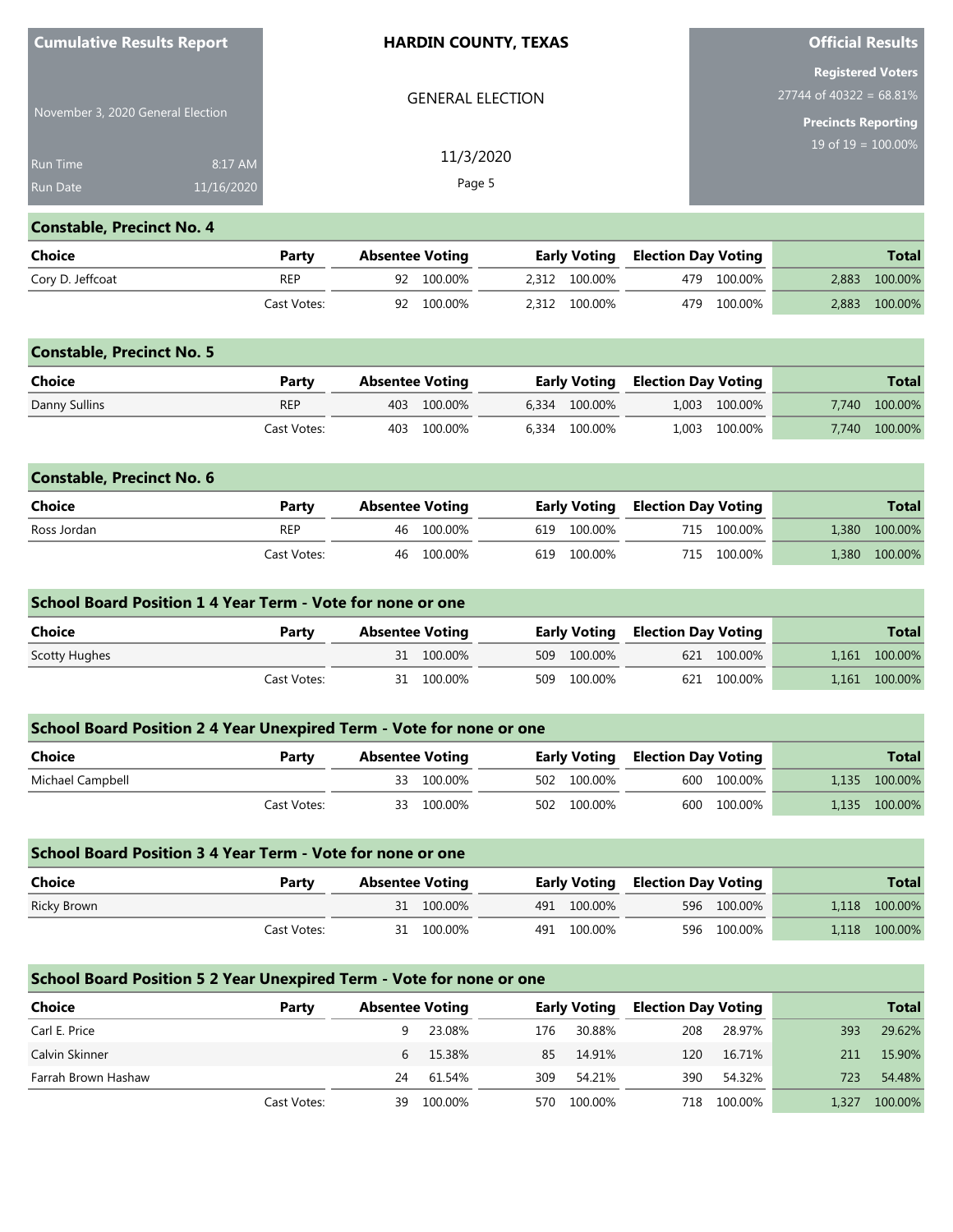| <b>Cumulative Results Report</b>  |            | <b>HARDIN COUNTY, TEXAS</b>                                 | <b>Official Results</b>                               |
|-----------------------------------|------------|-------------------------------------------------------------|-------------------------------------------------------|
|                                   |            | <b>GENERAL ELECTION</b>                                     | <b>Registered Voters</b><br>$27744$ of 40322 = 68.81% |
| November 3, 2020 General Election |            |                                                             | <b>Precincts Reporting</b>                            |
| <b>Run Time</b>                   | 8:17 AM    | 11/3/2020                                                   | $19$ of $19 = 100.00\%$                               |
| Run Date                          | 11/16/2020 | Page 6                                                      |                                                       |
|                                   |            | Calcul Based Backton C.O. Vasco Tames - Mate Company and an |                                                       |

#### **School Board Position 6 2 Year Term - Vote for none or one**

| Choice        | Party       | <b>Absentee Voting</b> |            |  |             | <b>Early Voting Election Day Voting</b> |             | <b>Total</b>  |
|---------------|-------------|------------------------|------------|--|-------------|-----------------------------------------|-------------|---------------|
| Debbie Steele |             |                        | 33 100.00% |  | 494 100.00% |                                         | 602 100.00% | 1,129 100.00% |
|               | Cast Votes: |                        | 33 100.00% |  | 494 100.00% |                                         | 602 100.00% | 1,129 100.00% |

### **School Board Position 7 2 Year Unexpired Term - Vote for none or one**

| <b>Choice</b><br>Party |             | <b>Absentee Voting</b> |            | <b>Early Voting Election Day Voting</b> |  |             | <b>Total</b>  |
|------------------------|-------------|------------------------|------------|-----------------------------------------|--|-------------|---------------|
| Joe (Tony) Cotten      |             |                        | 35 100.00% | 521 100.00%                             |  | 624 100.00% | 1,180 100.00% |
|                        | Cast Votes: |                        | 35 100.00% | 521 100.00%                             |  | 624 100.00% | 1,180 100.00% |

### **Alderman - Vote for none, one, two or three**

| <b>Choice</b>       | Party       |    | <b>Absentee Voting</b> |     | <b>Early Voting</b> |    | <b>Election Day Voting</b> |     | <b>Total</b> |
|---------------------|-------------|----|------------------------|-----|---------------------|----|----------------------------|-----|--------------|
| Lacey Stinebrickner |             |    | 22.22%                 | 32  | 22.07%              | 26 | 29.21%                     | 60  | 24.69%       |
| Chad McCown         |             |    | 11.11%                 | 39  | 26.90%              | 25 | 28.09%                     | 65  | 26.75%       |
| Claude Webb         |             |    | 11.11%                 | 17  | 11.72%              | 10 | 11.24%                     | 28  | 11.52%       |
| Tony Baird          |             |    | 11.11%                 | 11  | 7.59%               | 8  | 8.99%                      | 20  | 8.23%        |
| Cindy Mason         |             | 4  | 44.44%                 | 46  | 31.72%              | 20 | 22.47%                     | 70  | 28.81%       |
|                     | Cast Votes: | 9. | 100.00%                | 145 | 100.00%             | 89 | 100.00%                    | 243 | 100.00%      |

| <b>Board of Trustees, Position 1 - Vote for none or one</b> |             |                        |             |  |               |                                         |               |       |              |  |
|-------------------------------------------------------------|-------------|------------------------|-------------|--|---------------|-----------------------------------------|---------------|-------|--------------|--|
| <b>Choice</b>                                               | Party       | <b>Absentee Voting</b> |             |  |               | <b>Early Voting Election Day Voting</b> |               |       | <b>Total</b> |  |
| Chad Hammett                                                |             | 401                    | 100.00%     |  | 6.951 100.00% |                                         | 1.132 100.00% | 8.484 | 100.00%      |  |
|                                                             | Cast Votes: |                        | 401 100.00% |  | 6.951 100.00% |                                         | 1.132 100.00% | 8.484 | 100.00%      |  |

### **Board of Trustees, Position 2 - Vote for none or one**

| Choice               | Party       | <b>Absentee Voting</b> |             | Early Voting |               | <b>Election Day Voting</b> |               |       | <b>Total</b> |
|----------------------|-------------|------------------------|-------------|--------------|---------------|----------------------------|---------------|-------|--------------|
| Patrick Bell         |             | 200                    | 44.94%      | 3,589        | 49.72%        | 584                        | 49.49%        | 4.373 | 49.45%       |
| Lauren Caywood Rothe |             | 245                    | 55.06%      | 3.630        | 50.28%        | 596                        | 50.51%        | 4.471 | 50.55%       |
|                      | Cast Votes: |                        | 445 100.00% |              | 7.219 100.00% |                            | 1.180 100.00% | 8.844 | 100.00%      |

### **Board of Trustees, Position 4 - Vote for none or one**

| Choice      | Party       | <b>Absentee Voting</b> |             | <b>Early Voting Election Day Voting</b> |               |               | <b>Total</b>  |
|-------------|-------------|------------------------|-------------|-----------------------------------------|---------------|---------------|---------------|
| James Glenn |             |                        | 380 100.00% |                                         | 6.600 100.00% | 1,065 100.00% | 8,045 100.00% |
|             | Cast Votes: |                        | 380 100.00% |                                         | 6.600 100.00% | 1,065 100.00% | 8,045 100.00% |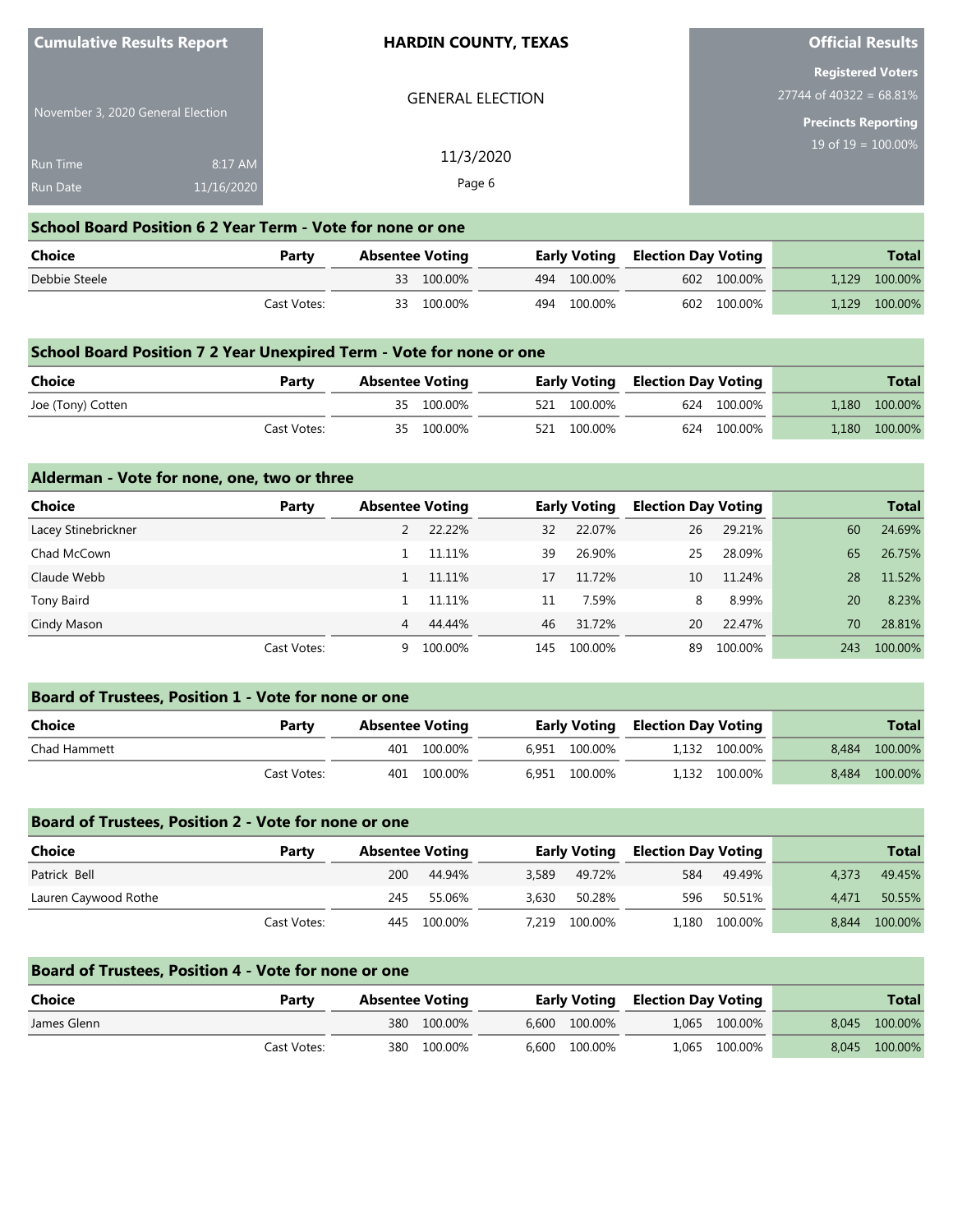| <b>Cumulative Results Report</b>   |                       | <b>HARDIN COUNTY, TEXAS</b> | <b>Official Results</b>                                                             |  |  |
|------------------------------------|-----------------------|-----------------------------|-------------------------------------------------------------------------------------|--|--|
| November 3, 2020 General Election  |                       | <b>GENERAL ELECTION</b>     | <b>Registered Voters</b><br>$27744$ of 40322 = 68.81%<br><b>Precincts Reporting</b> |  |  |
| <b>Run Time</b><br><b>Run Date</b> | 8:17 AM<br>11/16/2020 | 11/3/2020<br>Page 7         | 19 of $19 = 100.00\%$                                                               |  |  |

#### **Board of Trustees Place 4 - Vote for none or one**

| Choice            | Party       | <b>Absentee Voting</b> |         |       | <b>Early Voting</b> |     | Election Day Voting |       | <b>Total</b> |
|-------------------|-------------|------------------------|---------|-------|---------------------|-----|---------------------|-------|--------------|
| Christopher Jones |             | 66                     | 56.41%  | 1.018 | 46.40%              | 243 | 50.00%              | 1.327 | 47.44%       |
| Jason McDonald    |             | 51                     | 43.59%  | 1.176 | 53.60%              | 243 | 50.00%              | 1.470 | 52.56%       |
|                   | Cast Votes: | 117                    | 100.00% |       | 2,194 100.00%       |     | 486 100.00%         | 2.797 | 100.00%      |

#### **Board of Trustees Place 5 - Vote for none or one**

| Choice         | Party       | <b>Absentee Voting</b> |             |       | Early Voting  |     | <b>Election Day Voting</b> |       | <b>Total</b>  |
|----------------|-------------|------------------------|-------------|-------|---------------|-----|----------------------------|-------|---------------|
| Joyce Bottley  |             | 86                     | 65.65%      | 1.005 | 45.50%        | 213 | 45.51%                     | 1.304 | 46.44%        |
| Missy Jennings |             |                        | 45 34.35%   | 1.204 | 54.50%        |     | 255 54.49%                 | 1.504 | 53.56%        |
|                | Cast Votes: |                        | 131 100.00% |       | 2,209 100.00% |     | 468 100.00%                |       | 2,808 100.00% |

# **Board of Trustees Place 6 - Vote for none or one Choice Party Absentee Voting Early Voting Election Day Voting Total** Don McDonald 79 100.00% 1,781 100.00% 395 100.00% 2,255 100.00% Cast Votes: 79 100.00% 1,781 100.00% 395 100.00% 2,255 100.00%

| Board of Trustees Place 7 - Vote for none or one |             |                        |         |       |                     |                            |         |       |              |  |
|--------------------------------------------------|-------------|------------------------|---------|-------|---------------------|----------------------------|---------|-------|--------------|--|
| Choice                                           | Party       | <b>Absentee Voting</b> |         |       | <b>Early Voting</b> | <b>Election Day Voting</b> |         |       | <b>Total</b> |  |
| Rachael Coe                                      |             | 54                     | 41.54%  | 1.148 | 50.15%              | 232                        | 46.49%  | 1.434 | 49.14%       |  |
| Steve Eppes                                      |             | 76                     | 58.46%  | 1.141 | 49.85%              | 267                        | 53.51%  | 1.484 | 50.86%       |  |
|                                                  | Cast Votes: | 130                    | 100.00% | 2.289 | 100.00%             | 499                        | 100.00% | 2.918 | 100.00%      |  |

### **HARDIN-JEFFERSON INDEPENDENT SCHOOL DISTRICT PROPOSITION A**

| Choice     | Party       | <b>Absentee Voting</b> |             |     |               | <b>Early Voting Election Day Voting</b> |             |       | <b>Total</b>  |
|------------|-------------|------------------------|-------------|-----|---------------|-----------------------------------------|-------------|-------|---------------|
| <b>FOR</b> |             | 68                     | 59.13%      |     | 1,625 71.12%  | 309                                     | 65.19%      | 2.002 | 69.66%        |
| AGAINST    |             | 47                     | 40.87%      | 660 | 28.88%        | 165                                     | 34.81%      | 872   | 30.34%        |
|            | Cast Votes: |                        | 115 100.00% |     | 2,285 100.00% |                                         | 474 100.00% |       | 2,874 100.00% |

# **HARDIN-JEFFERSON INDEPENDENT SCHOOL DISTRICT PROPOSITION B**

| Choice     | Party       | <b>Absentee Voting</b> |             |  |               | <b>Early Voting Election Day Voting</b> |             |       | <b>Total</b>  |  |
|------------|-------------|------------------------|-------------|--|---------------|-----------------------------------------|-------------|-------|---------------|--|
| <b>FOR</b> |             | 69                     | 55.65%      |  | 1.727 65.37%  | 350                                     | 63.52%      | 2.146 | 64.70%        |  |
| AGAINST    |             | 55.                    | 44.35%      |  | 915 34.63%    | 201                                     | 36.48%      |       | 1,171 35.30%  |  |
|            | Cast Votes: |                        | 124 100.00% |  | 2,642 100.00% |                                         | 551 100.00% |       | 3,317 100.00% |  |